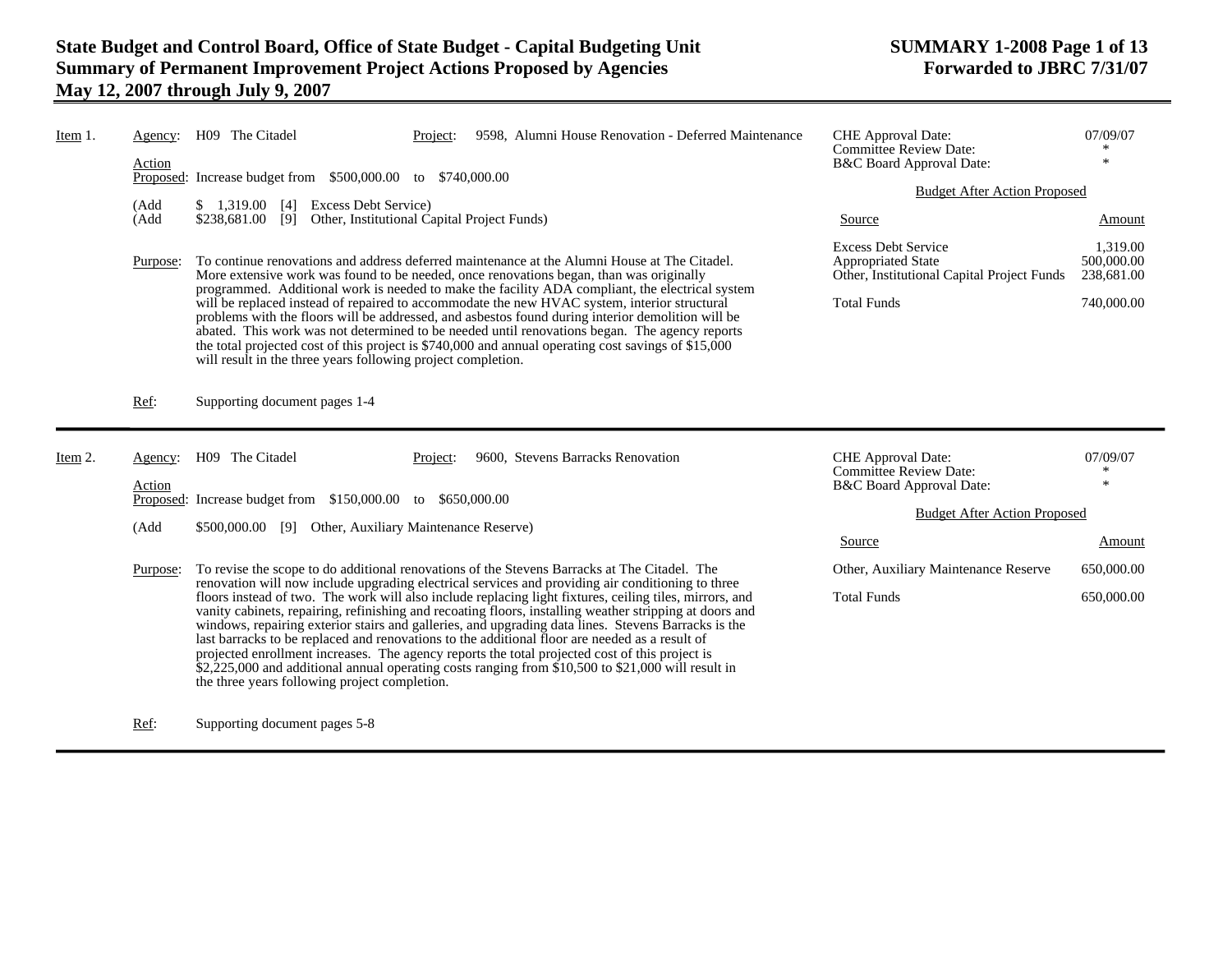| Item 3. |                          | Agency: H12 Clemson University<br>9831, Graduate Engineering Center Land<br>Project:<br>Acquisition/Construction                                                                                                                                                                                                                                                                                                                                                                                                                                                                                                                                                                                                                                                                                                                                                                                                                                            | <b>CHE</b> Approval Date:<br><b>Committee Review Date:</b><br>B&C Board Approval Date:                                                                                                                                                       | 07/12/07<br>$\ast$                                                                          |
|---------|--------------------------|-------------------------------------------------------------------------------------------------------------------------------------------------------------------------------------------------------------------------------------------------------------------------------------------------------------------------------------------------------------------------------------------------------------------------------------------------------------------------------------------------------------------------------------------------------------------------------------------------------------------------------------------------------------------------------------------------------------------------------------------------------------------------------------------------------------------------------------------------------------------------------------------------------------------------------------------------------------|----------------------------------------------------------------------------------------------------------------------------------------------------------------------------------------------------------------------------------------------|---------------------------------------------------------------------------------------------|
|         | Action                   | Proposed: Increase budget from \$41,778,645.75 to \$43,278,645.75                                                                                                                                                                                                                                                                                                                                                                                                                                                                                                                                                                                                                                                                                                                                                                                                                                                                                           | <b>Budget After Action Proposed</b>                                                                                                                                                                                                          |                                                                                             |
|         | (Add<br>(Add<br>Purpose: | $$500,000.00$ [9] Other, Operating Revenue)<br>$$1,000,000.00$ [9] Other, Private Gift)<br>To upfit two labs within the Graduate Engineering Center on Clemson's ICAR campus in<br>Greenville. Additional funds are needed to add a metrology lab and a radio frequency shielded<br>chamber within other labs being constructed. The metrology lab, estimated to cost \$500,000, will<br>be located within the lightweight design lab to do precise measurement of small vehicle<br>components. The radio frequency shielded chamber, estimated to cost \$1 million, will be located<br>within the electronics lab to allow for testing vehicle electronics systems without interference from<br>extraneous radio frequencies. The agency reports the total projected cost of this project, including<br>these requests, is \$43,278,646 and additional annual operating costs of \$750,000 will result in the<br>three years following project completion. | Source<br>Other, Institutional Capital Project Funds 2,700,000.00<br>Other, Operating Revenue<br>Other, Economic Development Bonds<br>Other, Research University Infrastructure<br><b>Bonds</b><br>Other, Private Gift<br><b>Total Funds</b> | Amount<br>8,671,107.00<br>26, 103, 268. 75<br>4,804,270.00<br>1,000,000.00<br>43,278,645.75 |
|         | Ref:                     | Supporting document pages 9-13                                                                                                                                                                                                                                                                                                                                                                                                                                                                                                                                                                                                                                                                                                                                                                                                                                                                                                                              |                                                                                                                                                                                                                                              |                                                                                             |
| Item 4. | Agency:<br>Action        | H12 Clemson University<br>9863, Chilled Water System Improvements<br>Project:<br>Proposed: Increase budget from \$7,000,000.00 to \$8,800,000.00                                                                                                                                                                                                                                                                                                                                                                                                                                                                                                                                                                                                                                                                                                                                                                                                            | <b>CHE</b> Approval Date:<br><b>Committee Review Date:</b><br>B&C Board Approval Date:                                                                                                                                                       | 06/07/07<br>∗<br>$\ast$                                                                     |
|         | (Add                     | \$400,000.00 [6]<br><b>Appropriated State</b> )                                                                                                                                                                                                                                                                                                                                                                                                                                                                                                                                                                                                                                                                                                                                                                                                                                                                                                             | <b>Budget After Action Proposed</b>                                                                                                                                                                                                          |                                                                                             |
|         | (Add<br>(Add             | Other, Institutional Capital Project Funds)<br>\$500,000.00<br>[9]<br>\$900,000.00                                                                                                                                                                                                                                                                                                                                                                                                                                                                                                                                                                                                                                                                                                                                                                                                                                                                          | Source                                                                                                                                                                                                                                       | Amount                                                                                      |
|         | Purpose:                 | [9]<br>Other, Operating Revenue)<br>To cover increased costs to extend the chilled water loop and construct a new chilled water plant at<br>Clemson. The improvements began in 2005 and phase $\tilde{I}$ , including extension of the chilled water<br>loop and equipment upgrades, are nearing completion. To complete phase II to construct the plant,<br>approximately \$1.1 million is needed to meet increased construction costs for concrete, steel,<br>copper, labor and heat exchangers. In addition, bids for the chillers exceeded the estimated cost by<br>\$300,000 and funds are needed to provide a contingency. The improvements are needed to meet<br>increased demands for chilled water and improved indoor air quality. Funding will be transferred<br>from project H12-9850, Kinard Laboratory HVAC Renovation, which is being delayed for                                                                                            | <b>Institution Bonds</b><br><b>Appropriated State</b><br>Other, Institutional Capital Project Funds 1,200,000.00<br>Other, Operating Revenue<br><b>Total Funds</b>                                                                           | 6,300,000.00<br>400,000.00<br>900,000.00<br>8,800,000.00                                    |

Ref: Supporting document pages 14-17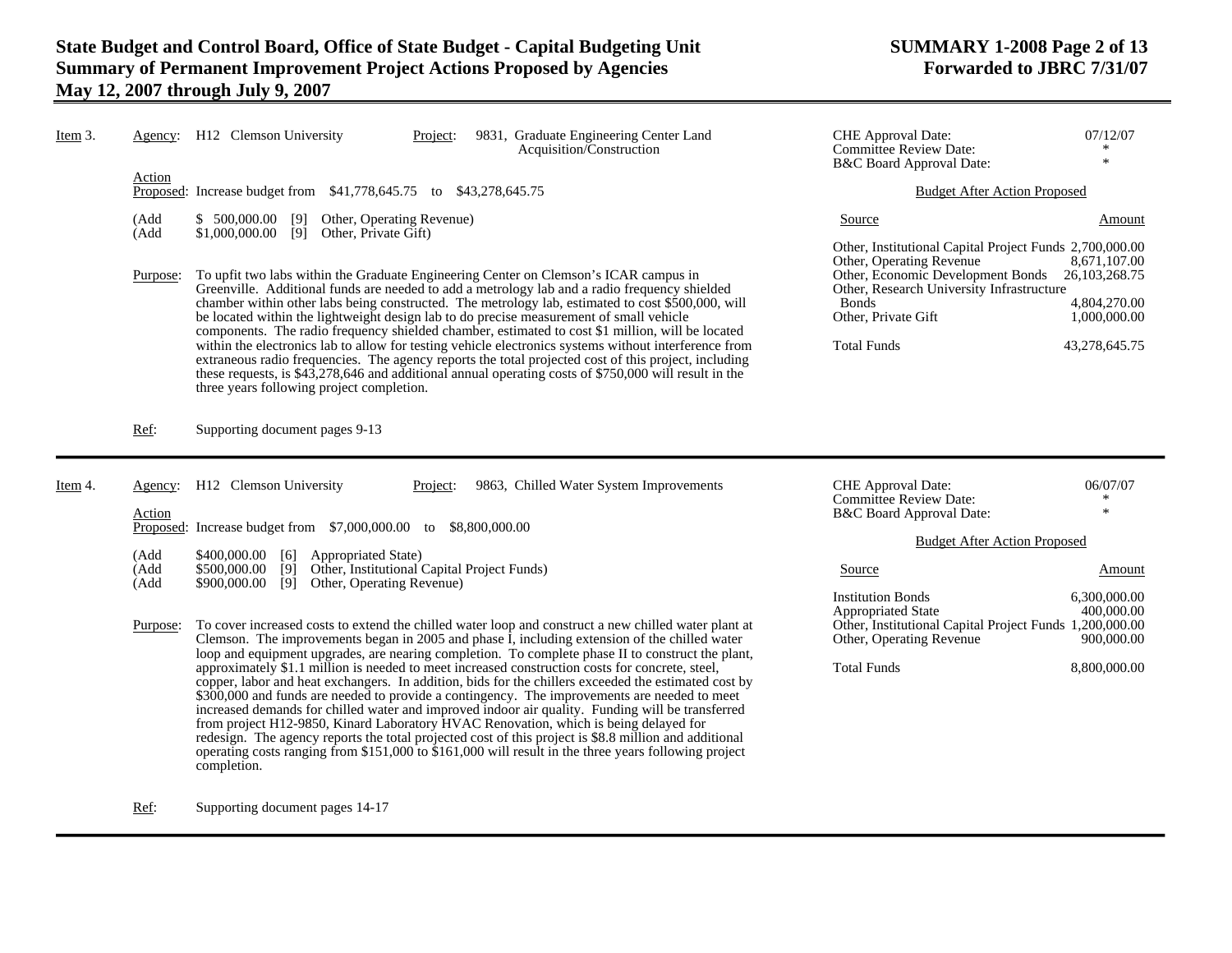| Item 5. | Agency:<br>Action | 9879, Schilletter Convenience Store Addition<br>H <sub>12</sub> Clemson University<br>Project:<br>Proposed: Establish Project                                                                                                                                                                                                                                                                                                                                                                                                                                                                                                                                                                                                                                                                                                                  | CHE Approval Date:<br><b>Committee Review Date:</b><br>B&C Board Approval Date: | 06/07/07<br>大           |
|---------|-------------------|------------------------------------------------------------------------------------------------------------------------------------------------------------------------------------------------------------------------------------------------------------------------------------------------------------------------------------------------------------------------------------------------------------------------------------------------------------------------------------------------------------------------------------------------------------------------------------------------------------------------------------------------------------------------------------------------------------------------------------------------------------------------------------------------------------------------------------------------|---------------------------------------------------------------------------------|-------------------------|
|         |                   |                                                                                                                                                                                                                                                                                                                                                                                                                                                                                                                                                                                                                                                                                                                                                                                                                                                | <b>Budget After Action Proposed</b>                                             |                         |
|         |                   |                                                                                                                                                                                                                                                                                                                                                                                                                                                                                                                                                                                                                                                                                                                                                                                                                                                | Source                                                                          | Amount                  |
|         |                   |                                                                                                                                                                                                                                                                                                                                                                                                                                                                                                                                                                                                                                                                                                                                                                                                                                                | Other, Dining Services Improvement Fund 750,000.00                              |                         |
|         | Purpose:          | To construct an approximately 1,900 square foot addition to the Schilletter Dining Hall at<br>Clemson. The addition will be used to operate a convenience store at the dining hall on the east<br>side of campus to meet student demand for take-out sales. This dining hall has the second highest<br>density of pedestrian traffic on campus. A marketing study by the food service contractor<br>identified the need for this type of food service facility for take-out food such as coffee, pizza and<br>wings. The addition will include a food preparation area, storage area and associated mechanical<br>equipment. The agency reports the total projected cost of this project is \$750,000 and additional<br>annual operating costs ranging from \$3,000 to \$3,968 will result in the three years following<br>project completion. | <b>Total Funds</b>                                                              | 750,000.00              |
|         | Ref:              | Supporting document pages 18-20                                                                                                                                                                                                                                                                                                                                                                                                                                                                                                                                                                                                                                                                                                                                                                                                                |                                                                                 |                         |
| Item 6. | Agency:<br>Action | H17 Coastal Carolina University<br>9553, Band Building/Practice Field Land Acquisition<br>Project:                                                                                                                                                                                                                                                                                                                                                                                                                                                                                                                                                                                                                                                                                                                                             | CHE Approval Date:<br><b>Committee Review Date:</b><br>B&C Board Approval Date: | 07/09/07<br>∗<br>$\ast$ |
|         |                   | Proposed: Establish Project                                                                                                                                                                                                                                                                                                                                                                                                                                                                                                                                                                                                                                                                                                                                                                                                                    |                                                                                 |                         |
|         |                   |                                                                                                                                                                                                                                                                                                                                                                                                                                                                                                                                                                                                                                                                                                                                                                                                                                                | <b>Budget After Action Proposed</b>                                             |                         |
|         |                   |                                                                                                                                                                                                                                                                                                                                                                                                                                                                                                                                                                                                                                                                                                                                                                                                                                                | Source                                                                          | Amount                  |
|         | Purpose:          | To cover the cost of an appraisal, environmental study and other investigative studies required to                                                                                                                                                                                                                                                                                                                                                                                                                                                                                                                                                                                                                                                                                                                                             | Other, Bookstore Auxiliary Fund                                                 | 10,000.00               |
|         |                   | adequately evaluate property prior to purchase. Coastal Carolina is considering the purchase of<br>approximately four acres of land with a 7,000 square foot building near campus to use as a band<br>practice facility and for office and storage space for the marching band. The agency reports the                                                                                                                                                                                                                                                                                                                                                                                                                                                                                                                                         | <b>Total Funds</b>                                                              | 10,000.00               |

total projected cost of this project is \$500,000 and no additional annual operating costs will result

Ref: Supporting document pages 21-23

from this request.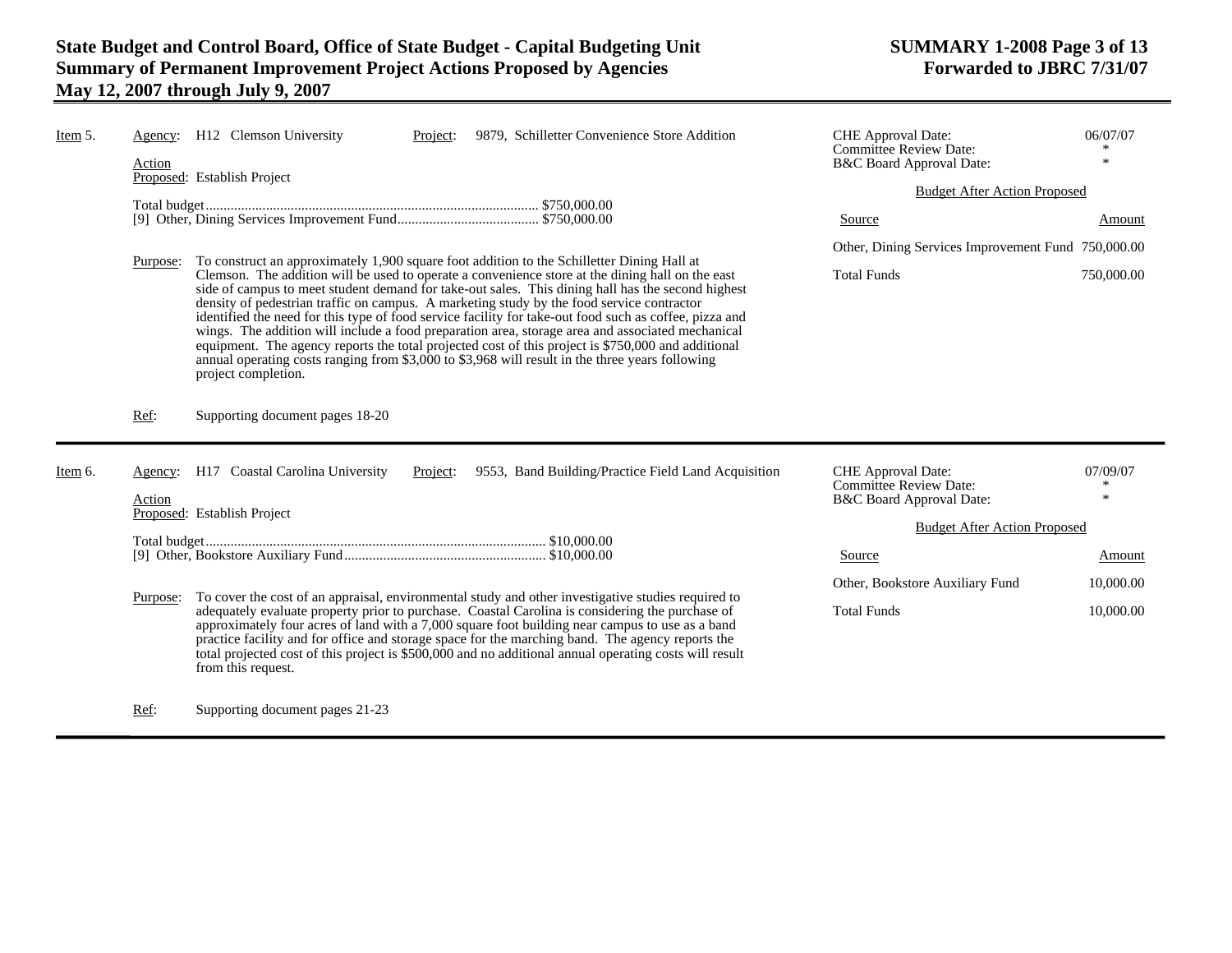| Item $7$ . | Agency:<br>Action | H18 Francis Marion University<br>9557, Center for the Child Facility Construction<br>Project:<br>Proposed: Increase budget from \$2,000,000.00 to \$4,470,500.00                                                                                                                                                                                                                                                                                                                                                                                                                                                                                                                                                                                                                                                              | CHE Approval Date:<br>Committee Review Date:<br>B&C Board Approval Date:<br><b>Budget After Action Proposed</b>                 | 07/02/07<br>$\ast$                                                    |
|------------|-------------------|-------------------------------------------------------------------------------------------------------------------------------------------------------------------------------------------------------------------------------------------------------------------------------------------------------------------------------------------------------------------------------------------------------------------------------------------------------------------------------------------------------------------------------------------------------------------------------------------------------------------------------------------------------------------------------------------------------------------------------------------------------------------------------------------------------------------------------|---------------------------------------------------------------------------------------------------------------------------------|-----------------------------------------------------------------------|
|            | (Add<br>(Add      | \$1,975,500.00 [9] Other, Capital/Maintenance Reserve Funds)<br>\$495,000.00 [9] Other, Program Enhancement Funds)                                                                                                                                                                                                                                                                                                                                                                                                                                                                                                                                                                                                                                                                                                            | Source                                                                                                                          | Amount                                                                |
|            | Purpose:          | To cover current estimates to construct the Center for the Child at Francis Marion. Additional<br>funds are needed to cover an increase in the size of the building from 12,800 to 17,274 square feet                                                                                                                                                                                                                                                                                                                                                                                                                                                                                                                                                                                                                         | <b>Appropriated State</b><br>Other, Capital/Maint. Reserve Fund<br>Other, Program Enhancement Funds                             | 2,000,000.00<br>1.975.500.00<br>495,000.00                            |
|            |                   | and to cover construction cost increases. The facility will serve as the University's learning lab for<br>students in Education and Psychology curricula in working with children and will accommodate<br>100 children. The increase in size is needed to meet the needs of the program and to meet<br>minimum standards required for accreditation by the National Association for the Education of<br>Young Children. The agency reports the total projected cost of this project is \$4,470,500 and<br>additional annual operating costs of \$563,000 will result in the three years following project<br>completion.                                                                                                                                                                                                      | <b>Total Funds</b>                                                                                                              | 4,470,500.00                                                          |
|            | Ref:              | Supporting document pages 24-29                                                                                                                                                                                                                                                                                                                                                                                                                                                                                                                                                                                                                                                                                                                                                                                               |                                                                                                                                 |                                                                       |
|            |                   |                                                                                                                                                                                                                                                                                                                                                                                                                                                                                                                                                                                                                                                                                                                                                                                                                               |                                                                                                                                 |                                                                       |
| Item $8$ . | Agency:           | H <sub>21</sub> Lander University<br>9522, New Campus Entrance Boulevard Construction -<br>Project:<br>Phase II                                                                                                                                                                                                                                                                                                                                                                                                                                                                                                                                                                                                                                                                                                               | CHE Approval Date:<br><b>Committee Review Date:</b><br>B&C Board Approval Date:                                                 | 07/02/07<br>$\ast$<br>$\ast$                                          |
|            | Action            | Proposed: Increase budget from \$1,561,436.00 to \$1,702,270.00                                                                                                                                                                                                                                                                                                                                                                                                                                                                                                                                                                                                                                                                                                                                                               | <b>Budget After Action Proposed</b>                                                                                             |                                                                       |
|            | (Add              | \$55,019.59<br>Institution Bond Interest)<br>$\lceil 2 \rceil$                                                                                                                                                                                                                                                                                                                                                                                                                                                                                                                                                                                                                                                                                                                                                                | Source                                                                                                                          | Amount                                                                |
|            | (Add<br>Purpose:  | \$85,814.41<br>[9] Other, Institutional)<br>To address additional work needed in connection with construction of two new parking lots and<br>stormwater drainage at Lander University and to provide a small contingency. A stormwater<br>performance study indicates the integrity of part of the underground stormwater system has<br>deteriorated and is jeopardizing pedestrian and vehicular safety near the student center. In<br>addition, review of security measures for the new parking lots determined the need for additional<br>camera poles, bases, conduit, fiber optic cable, ground level enclosures and emergency phones to<br>complete the project. The agency reports the total projected cost of this project is $$1,702,270$ and<br>no additional annual operating costs will result from this request. | <b>Institution Bond Interest</b><br>Other, Institutional<br>Other, Parking Fees<br>Other, SCDOT TEA Grant<br><b>Total Funds</b> | 55,019.59<br>1,051,088.41<br>400,000.00<br>196,162.00<br>1,702,270.00 |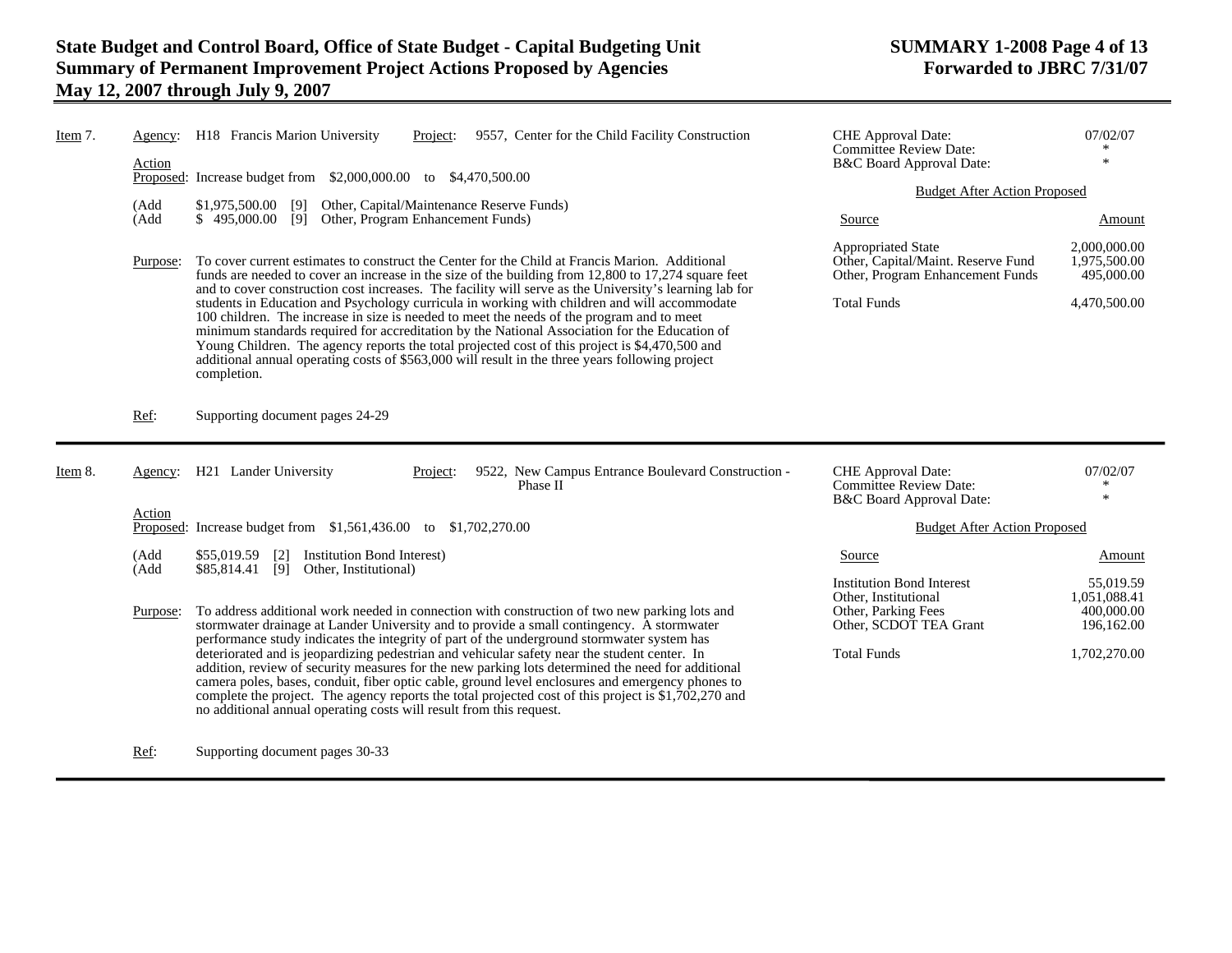-

| Item 9.  | Agency:           | H <sub>24</sub> SC State University<br>9573, Clyburn Transportation Research and Conference<br>Project:<br>Center Construction                                                                                                                                                                                                                                                                                                                                                                                                                                                                                                       | CHE Approval Date:<br>Committee Review Date:<br>B&C Board Approval Date:               | 07/09/07<br>$\ast$            |
|----------|-------------------|--------------------------------------------------------------------------------------------------------------------------------------------------------------------------------------------------------------------------------------------------------------------------------------------------------------------------------------------------------------------------------------------------------------------------------------------------------------------------------------------------------------------------------------------------------------------------------------------------------------------------------------|----------------------------------------------------------------------------------------|-------------------------------|
|          | Action            | Proposed: Increase budget from \$22,280,155.00 to \$23,477,096.00                                                                                                                                                                                                                                                                                                                                                                                                                                                                                                                                                                    | <b>Budget After Action Proposed</b>                                                    |                               |
|          | (Add              | \$957,553.00<br>Federal)<br>$\lceil 7 \rceil$                                                                                                                                                                                                                                                                                                                                                                                                                                                                                                                                                                                        | Source                                                                                 | Amount                        |
|          | (Add              | [9]<br>Other, In Kind Match)<br>\$239,388.00                                                                                                                                                                                                                                                                                                                                                                                                                                                                                                                                                                                         | Federal<br>Other, In Kind Match                                                        | 21,096,403.00<br>2,380,693.00 |
|          | Purpose:          | To commit additional federal funds received and the associated local match required for<br>construction of the James E. Clyburn Transportation Research and Conference Center at SC State.<br>The funds will be used to construct Phase I of the center which will include the transit research<br>center, library, and some administrative facilities, totaling 63,700 square feet, the chiller, and an<br>entrance road. The agency reports the total projected cost of Phase I construction is \$23,477,096<br>and additional annual operating costs of \$197,897 will result in the three years following project<br>completion. | <b>Total Funds</b>                                                                     | 23,477,096.00                 |
|          | Ref:              | Supporting document pages 34-36                                                                                                                                                                                                                                                                                                                                                                                                                                                                                                                                                                                                      |                                                                                        |                               |
| Item 10. | Agency:<br>Action | H24 SC State University<br>9590, 1981 Russell Street Land Acquisition<br>Project:                                                                                                                                                                                                                                                                                                                                                                                                                                                                                                                                                    | <b>CHE</b> Approval Date:<br><b>Committee Review Date:</b><br>B&C Board Approval Date: | 07/09/07<br>$\ast$<br>$\ast$  |
|          |                   | Proposed: Increase budget from \$10,000.00 to \$95,000.00                                                                                                                                                                                                                                                                                                                                                                                                                                                                                                                                                                            | <b>Budget After Action Proposed</b>                                                    |                               |
|          | (Add              | \$85,000.00 [7] Federal)                                                                                                                                                                                                                                                                                                                                                                                                                                                                                                                                                                                                             | Source                                                                                 | Amount                        |
|          |                   |                                                                                                                                                                                                                                                                                                                                                                                                                                                                                                                                                                                                                                      | Federal                                                                                |                               |
|          | Purpose:          | To acquire approximately 1.1 acres of land to construct the James E. Clyburn Transportation<br>Center at SC State and to support the University's master plan. The property is needed to complete                                                                                                                                                                                                                                                                                                                                                                                                                                    |                                                                                        | 95,000.00                     |
|          |                   | Phase I of construction of the Transportation Center. The property has been appraised for \$88,000<br>and the sellers have agreed to sell for that amount. The Office of State Budget has reviewed the<br>appraisal and environmental study and approves their use in granting this request. Funds will be<br>transferred from project H24-9573, Clyburn Transportation Resource and Conference Center<br>Construction. The agency reports the total projected cost of this project is \$95,000 and no<br>additional annual operating costs will result from the project.                                                            | <b>Total Funds</b>                                                                     | 95,000.00                     |

Ref: Supporting document pages 37-47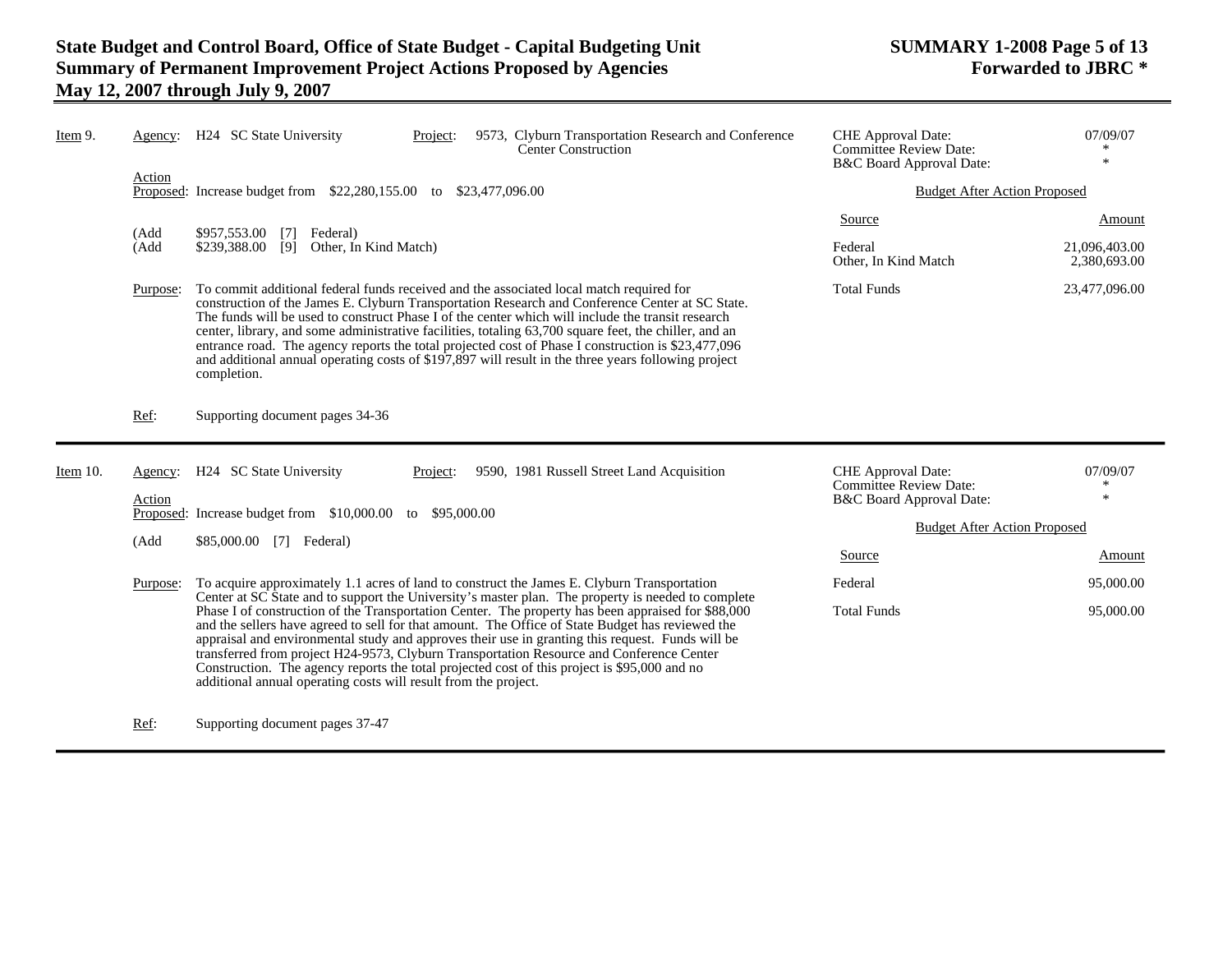| Item $11$ . | Agency:<br>Action | H34 USC - Upstate<br>9538, Palmetto Villas Renovations<br>Project:<br>Proposed: Establish Project                                                                                                                                                                                                                                                                                                                                                                                                                                                                                                                                                                                           | CHE Approval Date:<br><b>Committee Review Date:</b><br>B&C Board Approval Date: | 06/07/07<br>$\ast$           |
|-------------|-------------------|---------------------------------------------------------------------------------------------------------------------------------------------------------------------------------------------------------------------------------------------------------------------------------------------------------------------------------------------------------------------------------------------------------------------------------------------------------------------------------------------------------------------------------------------------------------------------------------------------------------------------------------------------------------------------------------------|---------------------------------------------------------------------------------|------------------------------|
|             |                   |                                                                                                                                                                                                                                                                                                                                                                                                                                                                                                                                                                                                                                                                                             | <b>Budget After Action Proposed</b>                                             |                              |
|             |                   |                                                                                                                                                                                                                                                                                                                                                                                                                                                                                                                                                                                                                                                                                             | Source                                                                          | Amount                       |
|             |                   |                                                                                                                                                                                                                                                                                                                                                                                                                                                                                                                                                                                                                                                                                             | Revenue Bonds                                                                   | 2,000,000.00                 |
|             | Purpose:          | To renovate the Palmetto Villas apartment complex used for student housing on the USC-Upstate<br>campus. The work on the 100 unit, 376-bed complex will upgrade living areas and bathrooms,<br>including replacing carpets, repairing wall and floor coverings, painting, and replacing fixtures and<br>furniture. In addition, improvements will be made to the smoke and fire detection systems. The<br>complex is 22 years old and renovations are needed to improve living conditions and life safety for<br>USC-Upstate students. The agency reports the total projected cost of this project is \$2 million and<br>no additional annual operating costs will result from the project. | <b>Total Funds</b>                                                              | 2,000,000.00                 |
|             | Ref:              | Supporting document pages 48-51                                                                                                                                                                                                                                                                                                                                                                                                                                                                                                                                                                                                                                                             |                                                                                 |                              |
| Item 12.    | Agency:           | H59 Tech & Comp Education<br>9894, Horry-Georgetown - Grand Strand Campus Former                                                                                                                                                                                                                                                                                                                                                                                                                                                                                                                                                                                                            |                                                                                 |                              |
|             |                   | Project:<br><b>Base Hospital Renovation</b>                                                                                                                                                                                                                                                                                                                                                                                                                                                                                                                                                                                                                                                 | CHE Approval Date:<br>Committee Review Date:<br>B&C Board Approval Date:        | 05/30/07<br>∗<br>$\ast$      |
|             | Action            | Proposed: Increase budget from \$8,731,000.00 to \$9,601,000.00                                                                                                                                                                                                                                                                                                                                                                                                                                                                                                                                                                                                                             | <b>Budget After Action Proposed</b>                                             |                              |
|             | (Add              | \$128,000.00 [9]<br>Other, HGTC & HGTC Foundation)                                                                                                                                                                                                                                                                                                                                                                                                                                                                                                                                                                                                                                          | Source                                                                          | <b>Amount</b>                |
|             | (Add<br>(Add      | \$11,000.00<br>$\overline{[9]}$<br>Other, County Bonds)<br>\$731,000.00<br>[9]<br>Other, Myrtle Beach Redevelopment Authority)                                                                                                                                                                                                                                                                                                                                                                                                                                                                                                                                                              | Federal<br>Other, HGTC & HGTC Foundation                                        | 1.500.000.00<br>1,259,000.00 |
|             | Purpose:          | To cover current cost estimates to complete renovation of the former base hospital into a new<br>Allied Health facility on Horry-Georgetown Tech's Grand Strand Campus. Renovation of the<br>49,569 square foot building is approximately 35% complete. Additional funds are needed to                                                                                                                                                                                                                                                                                                                                                                                                      | Other, County Bonds<br>Other, Myrtle Beach Redevelopment<br>Authority           | 3,111,000.00<br>3,731,000.00 |

Ref: Supporting document pages 52-56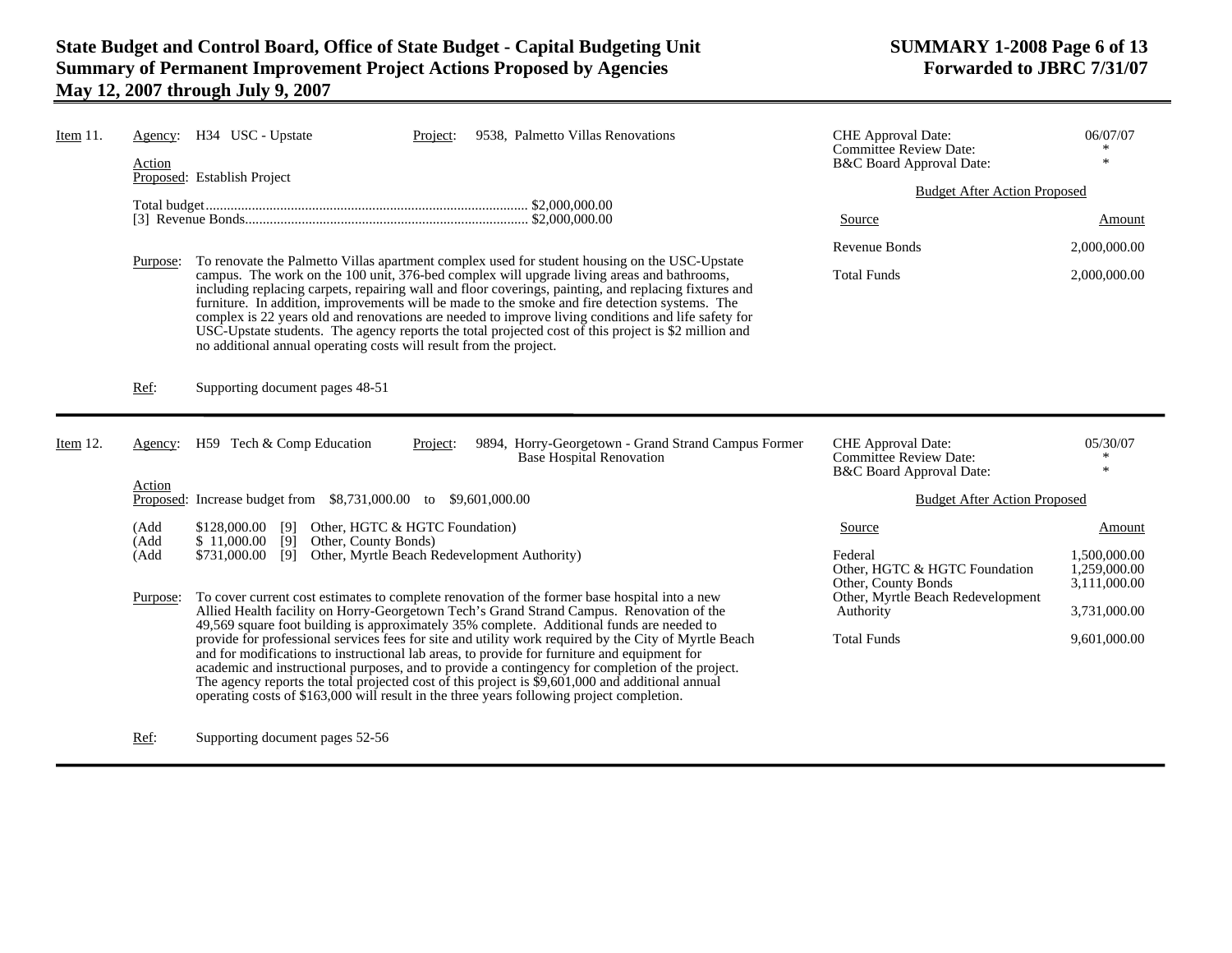| Item 13. | Agency:  | H59 Tech & Comp Education<br>9985, Midlands - Airport - Saluda Hall Roof<br>Project:<br>Replacement                                                                                                                                                                                                                                                                                                                                                                                                                                                                                                                                                                                                                    | <b>CHE</b> Approval Date:<br><b>Committee Review Date:</b><br>B&C Board Approval Date: | 06/06/07<br>$\ast$ |
|----------|----------|------------------------------------------------------------------------------------------------------------------------------------------------------------------------------------------------------------------------------------------------------------------------------------------------------------------------------------------------------------------------------------------------------------------------------------------------------------------------------------------------------------------------------------------------------------------------------------------------------------------------------------------------------------------------------------------------------------------------|----------------------------------------------------------------------------------------|--------------------|
|          | Action   | Proposed: Establish Project                                                                                                                                                                                                                                                                                                                                                                                                                                                                                                                                                                                                                                                                                            | <b>Budget After Action Proposed</b>                                                    |                    |
|          |          |                                                                                                                                                                                                                                                                                                                                                                                                                                                                                                                                                                                                                                                                                                                        | <b>Source</b>                                                                          | Amount             |
|          |          |                                                                                                                                                                                                                                                                                                                                                                                                                                                                                                                                                                                                                                                                                                                        | Other, Local                                                                           | 700,000.00         |
|          | Purpose: | To accept the low bid to replace the 21,000 square foot roof on Saluda Hall and the covered<br>perimeter walkway at Midlands Tech's Airport Campus. The work will include removing the<br>existing roof and replacing it with a built up roof and steel-covered walkway. The 10-year old roof<br>is in poor condition due to the initial installation technique and leaks when it rains. The College<br>settled in 2003 for \$107,000 under the manufacturer's warranty in order to correct the roofing<br>deficiencies, but now needs to replace the leaking roof. The agency reports the total projected cost<br>of this project is \$700,000 and no additional annual operating costs will result from the project. | <b>Total Funds</b>                                                                     | 700,000.00         |
|          | Ref:     | Supporting document pages 57-59                                                                                                                                                                                                                                                                                                                                                                                                                                                                                                                                                                                                                                                                                        |                                                                                        |                    |
|          |          |                                                                                                                                                                                                                                                                                                                                                                                                                                                                                                                                                                                                                                                                                                                        |                                                                                        |                    |
| Item 14. | Agency:  | H59 Tech & Comp Education<br>9986, Tri-County - Pendleton Campus Expansion Land<br>Project:<br>Purchase                                                                                                                                                                                                                                                                                                                                                                                                                                                                                                                                                                                                                | <b>CHE</b> Approval Date:<br><b>Committee Review Date:</b>                             | 05/03/07<br>*<br>米 |
|          | Action   | Proposed: Establish Project                                                                                                                                                                                                                                                                                                                                                                                                                                                                                                                                                                                                                                                                                            | B&C Board Approval Date:<br><b>Budget After Action Proposed</b>                        |                    |
|          |          |                                                                                                                                                                                                                                                                                                                                                                                                                                                                                                                                                                                                                                                                                                                        | Source                                                                                 | Amount             |
|          |          |                                                                                                                                                                                                                                                                                                                                                                                                                                                                                                                                                                                                                                                                                                                        | Other, Local                                                                           | 1,010,000.00       |

Ref: Supporting document pages 60-72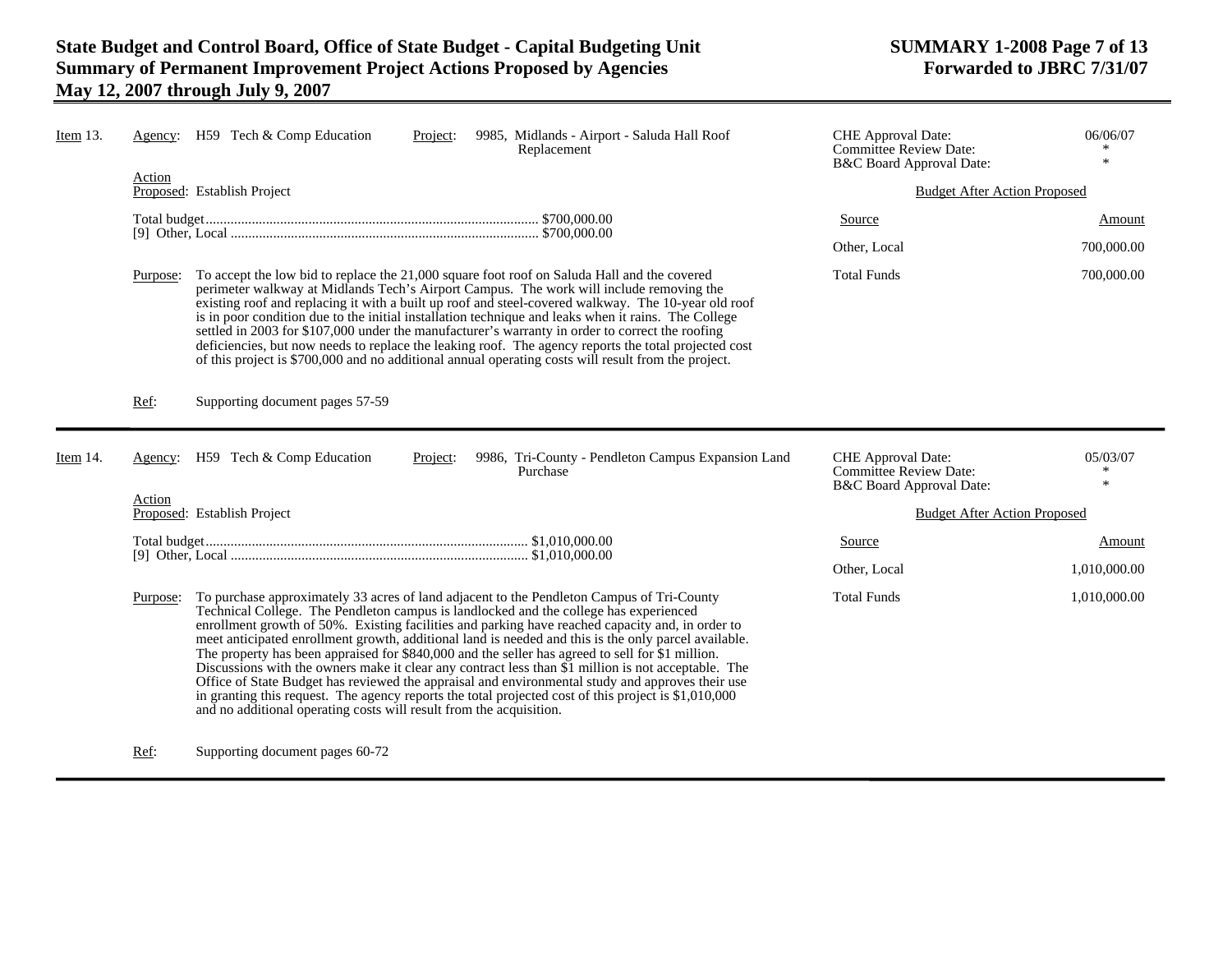| Item 15.    | Agency:<br>Action | J12 Department of Mental Health<br>9700, Harris Hospital Life Safety Renovations<br>Project:<br>Proposed: Increase budget from $$1,055,000.00$ to $$1,285,000.00$                                                                                                                                                                                                                                                                                                         | CHE Approval Date:<br><b>Committee Review Date:</b><br>B&C Board Approval Date: | N/A<br>$\ast$                          |  |
|-------------|-------------------|---------------------------------------------------------------------------------------------------------------------------------------------------------------------------------------------------------------------------------------------------------------------------------------------------------------------------------------------------------------------------------------------------------------------------------------------------------------------------|---------------------------------------------------------------------------------|----------------------------------------|--|
|             |                   |                                                                                                                                                                                                                                                                                                                                                                                                                                                                           |                                                                                 | <b>Budget After Action Proposed</b>    |  |
|             | (Add<br>(Add      | \$90,000.00<br><b>Appropriated State</b> )<br>[6]<br>\$140,000.00<br>[9]<br>Other, Medicaid)                                                                                                                                                                                                                                                                                                                                                                              | Source                                                                          | Amount                                 |  |
|             | Purpose:          | To meet the low bid to replace the fire alarm system and install emergency generators and fire<br>caulking at Mental Health's Harris Hospital in Anderson. The project, which was recently bid,<br>came in over budget by approximately 22% and Mental Health does not believe rebidding the<br>project will benefit as the other bids received were close to the low bid. The increased cost is                                                                          | <b>Appropriated State</b><br>Other, Medicaid<br>Other, Prop Sales               | 990,000.00<br>140,000.00<br>155,000.00 |  |
|             |                   | attributed to material cost increases for wire and conduit piping and increased labor costs due to the<br>contractor's having to work in an occupied facility with stringent safety and infectious control<br>requirements. Partial funding will be transferred from project J12-9697, Harris Hospital<br>Reroofing. The agency reports the total projected cost of this project is \$1,285,000 and no<br>additional annual operating costs will result from the project. | <b>Total Funds</b>                                                              | 1,285,000.00                           |  |
|             | Ref:              | Supporting document pages 73-76                                                                                                                                                                                                                                                                                                                                                                                                                                           |                                                                                 |                                        |  |
|             |                   |                                                                                                                                                                                                                                                                                                                                                                                                                                                                           |                                                                                 |                                        |  |
| Item $16$ . | Agency:           | J16 Disabilities & Special Needs<br>9809. Whitten Center - Various Dorms<br>Project:<br>Repair/Renovation                                                                                                                                                                                                                                                                                                                                                                 | CHE Approval Date:<br>Committee Review Date:<br>B&C Board Approval Date:        | N/A<br>$\ast$                          |  |
|             | Action            | Proposed: Establish Project                                                                                                                                                                                                                                                                                                                                                                                                                                               | <b>Budget After Action Proposed</b>                                             |                                        |  |
|             |                   |                                                                                                                                                                                                                                                                                                                                                                                                                                                                           | Source                                                                          | Amount                                 |  |
|             |                   |                                                                                                                                                                                                                                                                                                                                                                                                                                                                           | <b>Excess Debt Service</b>                                                      | 500,000.00                             |  |

Ref: Supporting document pages 77-79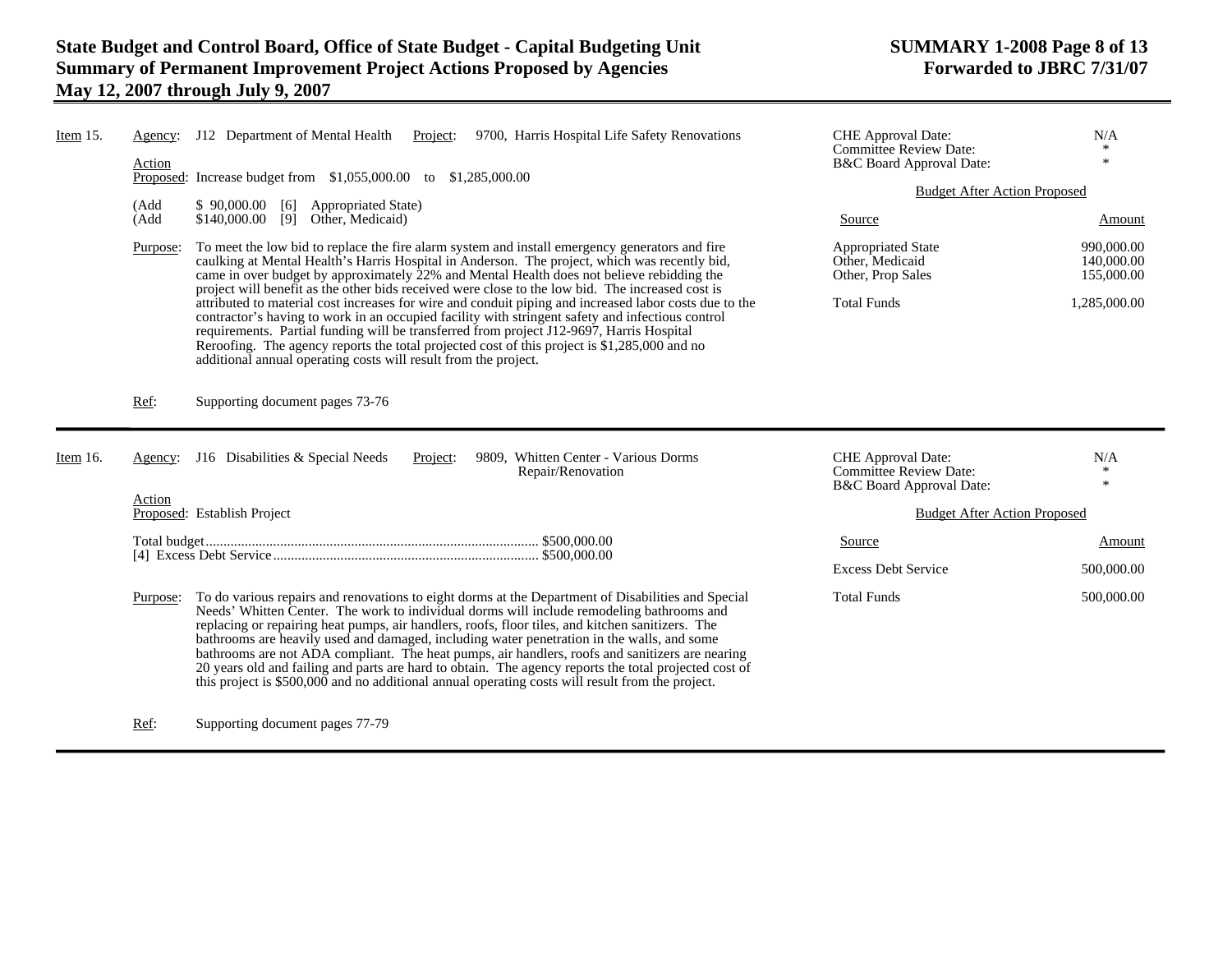appraisal and environmental study and approves their use in granting this request. The agency reports the total projected cost of this project is \$30,000 and no additional annual operating costs

DNR, the Conservation Bank, Aiken County and the Aiken County Open Land Trust (ACOLT). The Office of State Budget has reviewed the appraisal and environmental study and approves their use in granting this request. The total projected cost of this project is \$110,000 and no additional

 $\ast$ 

Amount

| Item $17.$ | Agency:<br>Action | P24 Department of Natural Resources Project: 9898, Colleton - Lacuna Tract Land Acquisition<br>Proposed: Increase budget from \$10,000.00<br>\$30,000.00<br>to                                                                                                                                                 | <b>CHE</b> Approval Date:<br><b>Committee Review Date:</b><br>B&C Board Approval Date:<br><b>Budget After Action Proposed</b> | N/A<br>米  |
|------------|-------------------|----------------------------------------------------------------------------------------------------------------------------------------------------------------------------------------------------------------------------------------------------------------------------------------------------------------|-------------------------------------------------------------------------------------------------------------------------------|-----------|
|            | (Add              | Other, Donnelley Timber Revenue)<br>\$20,000.00<br>[9]                                                                                                                                                                                                                                                         | Source                                                                                                                        | Amount    |
|            | Purpose:          | To acquire approximately 4.49 acres of land in Colleton County surrounded by the Department of<br>Natural Resource's Donnelley Wildlife Management Area near Green Pond. The property is an                                                                                                                    | Other, Donnelley Timber Revenue                                                                                               | 30,000.00 |
|            |                   | undeveloped in-holding, comprised of forested uplands, which will aid the Department in wildlife<br>management and provide recreational activities for the public. The property has been appraised for<br>\$27,000 and the seller has agreed to sell for \$26,204. The Office of State Budget has reviewed the | <b>Total Funds</b>                                                                                                            | 30,000.00 |

Item 18. Agency: P24 Department of Natural Resources Project: 9900, Aiken - ACOLT Tract Land Acquisition Action Proposed: Increase budget from \$10,000.00 to \$110,000.00 (Add \$100,000.00 [9] Other, Heritage Land Trust) Purpose: To acquire approximately 131 acres of land bordering the Department of Natural Resources' Gopher Tortoise Heritage Preserve in Aiken County. The property is located on the Edisto River and will expand the Gopher Tortoise Heritage Preserve to protect natural and cultural resources and provide recreation, education and research opportunities for the public. The property has been appraised at \$721,000 and the seller has agreed to sell for \$106,000 in this joint effort between CHE Approval Date:  $N/A$ <br>Committee Beview Date:  $*$ Committee Review Date: B&C Board Approval Date: Budget After Action Proposed SourceOther, Heritage Land Trust 110,000.00 Total Funds 110,000.00

Ref: Supporting document pages 87-95

annual operating costs will result from the project.

will result from the project.

Ref: Supporting document pages 80-86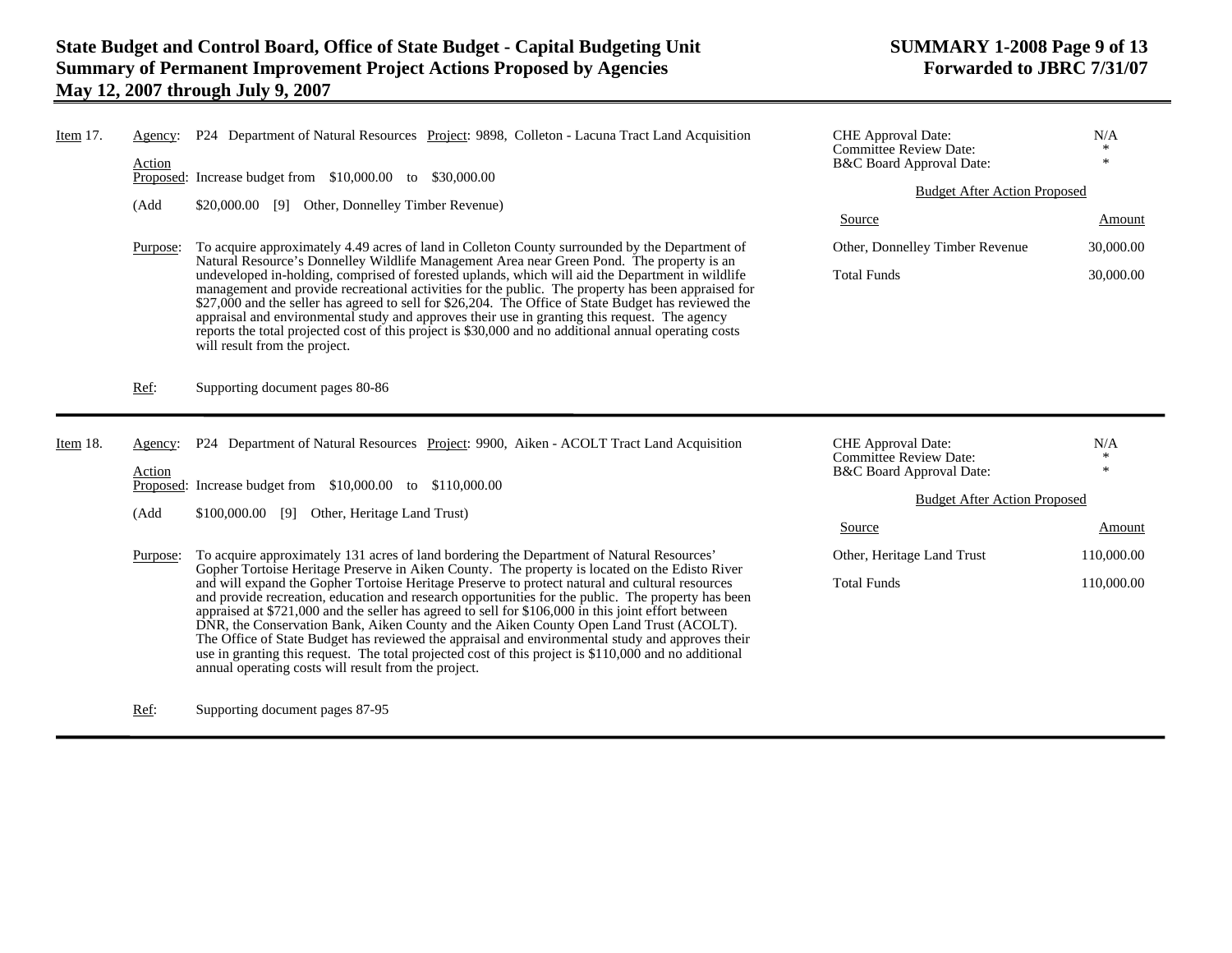| Item $19$ . | Agency:<br>Action | P24 Department of Natural Resources Project: 9901, Pickens - Laurel Fork Additional Land Acquisition                                                                                                                                                                                                                                                                                                                                                                                                                                                                                                           | <b>CHE</b> Approval Date:<br><b>Committee Review Date:</b><br>B&C Board Approval Date: | N/A           |  |
|-------------|-------------------|----------------------------------------------------------------------------------------------------------------------------------------------------------------------------------------------------------------------------------------------------------------------------------------------------------------------------------------------------------------------------------------------------------------------------------------------------------------------------------------------------------------------------------------------------------------------------------------------------------------|----------------------------------------------------------------------------------------|---------------|--|
|             |                   | Proposed: Establish Project                                                                                                                                                                                                                                                                                                                                                                                                                                                                                                                                                                                    | <b>Budget After Action Proposed</b>                                                    |               |  |
|             |                   |                                                                                                                                                                                                                                                                                                                                                                                                                                                                                                                                                                                                                | Source                                                                                 | Amount        |  |
|             | Purpose:          | To cover the cost of an appraisal, environmental study and other investigative studies required to                                                                                                                                                                                                                                                                                                                                                                                                                                                                                                             | Other, Heritage Land Trust                                                             | 10,000.00     |  |
|             |                   | adequately evaluate property prior to purchase. The Department of Natural Resources is<br>considering the purchase of an approximately 361 acre in-holding in the Jocassee Gorges Wildlife<br>Management Area in Pickens County, adjacent to the Laurel Fork Heritage Preserve. The property<br>is a forested, undeveloped mountain area that provides habitat for wildlife species and contains<br>streams, waterfalls, and rock outcrops. The agency reports the total projected cost of this project<br>will not exceed \$2,429,660 and no additional annual operating costs will result from this request. | <b>Total Funds</b>                                                                     | 10,000.00     |  |
|             | Ref:              | Supporting document pages 96-98                                                                                                                                                                                                                                                                                                                                                                                                                                                                                                                                                                                |                                                                                        |               |  |
| Item 20.    | Agency:           | P24 Department of Natural Resources Project: 9902, Lancaster - McDowell Creek Tract Land<br>Acquisition                                                                                                                                                                                                                                                                                                                                                                                                                                                                                                        | CHE Approval Date:<br>Committee Review Date:<br>B&C Board Approval Date:               | N/A<br>$\ast$ |  |
|             | Action            | Proposed: Establish Project                                                                                                                                                                                                                                                                                                                                                                                                                                                                                                                                                                                    | <b>Budget After Action Proposed</b>                                                    |               |  |
|             |                   |                                                                                                                                                                                                                                                                                                                                                                                                                                                                                                                                                                                                                | Source                                                                                 | Amount        |  |
|             |                   |                                                                                                                                                                                                                                                                                                                                                                                                                                                                                                                                                                                                                |                                                                                        |               |  |
|             |                   |                                                                                                                                                                                                                                                                                                                                                                                                                                                                                                                                                                                                                | Other, Heritage Land Trust                                                             | 20,000.00     |  |

Ref: Supporting document pages 99-101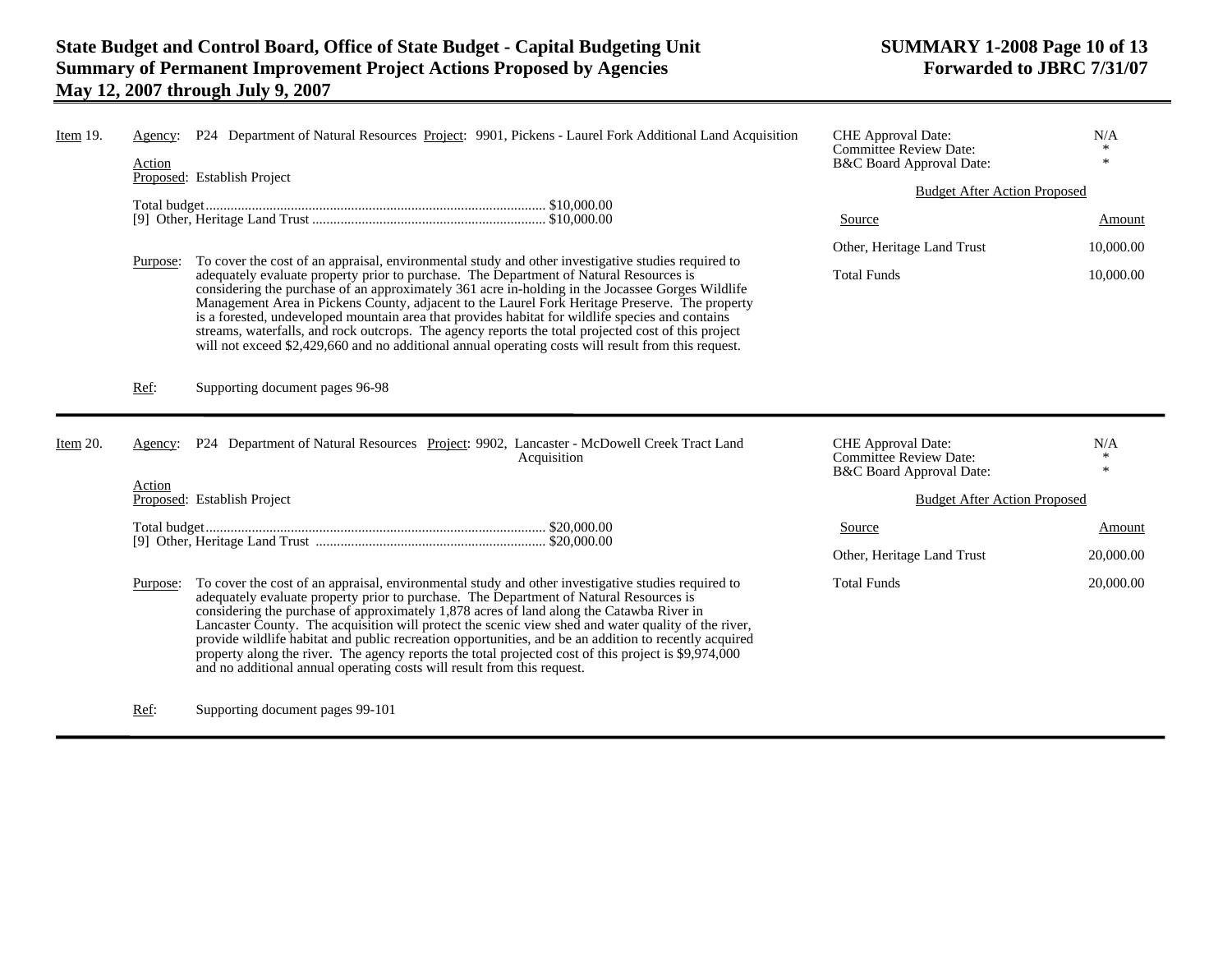| Item 21. | Agency:<br>Action | P28 Parks, Recreation & Tourism<br>9624, Recreation Land Trust Fund Grants<br>Project:<br>Proposed: Increase budget from \$1,745,430.00 to \$2,462,430.00                                                                                                                                                                                                                                                                                                                                                                                                                                                                                                                                                  |                                                     | CHE Approval Date:<br><b>Committee Review Date:</b><br>B&C Board Approval Date:        | N/A<br>$\ast$ |
|----------|-------------------|------------------------------------------------------------------------------------------------------------------------------------------------------------------------------------------------------------------------------------------------------------------------------------------------------------------------------------------------------------------------------------------------------------------------------------------------------------------------------------------------------------------------------------------------------------------------------------------------------------------------------------------------------------------------------------------------------------|-----------------------------------------------------|----------------------------------------------------------------------------------------|---------------|
|          |                   |                                                                                                                                                                                                                                                                                                                                                                                                                                                                                                                                                                                                                                                                                                            |                                                     | <b>Budget After Action Proposed</b>                                                    |               |
|          | (Add              | \$717,000.00 [6] Appropriated State)                                                                                                                                                                                                                                                                                                                                                                                                                                                                                                                                                                                                                                                                       | Source                                              | Amount                                                                                 |               |
|          | Purpose:          | To fund ten Recreation Land Trust Fund grants for acquisitions of property by local governments                                                                                                                                                                                                                                                                                                                                                                                                                                                                                                                                                                                                            |                                                     | <b>Appropriated State</b>                                                              | 2,462,430.00  |
|          |                   | as recommended by the Department of Parks, Recreation and Tourism. The ten grants include<br>acquisitions totaling approximately 1,357 acres by Charleston, Kershaw, Georgetown, Aiken, and<br>Oconee Counties, the Cities of Rock Hill, Greer, Goose Creek, and Walhalla, and the Towns of<br>Cheraw and Jefferson. Recreation Land Trust Fund laws state no such funds can be expended<br>without the prior approval of the Budget and Control Board. The agency reports the total projected<br>cost of this phase of grants is \$717,000 and of the entire project, including all previously approved<br>grants, is \$2,462,430, and no additional annual operating costs will result from the project. |                                                     | <b>Total Funds</b>                                                                     | 2,462,430.00  |
|          | Ref:              | Supporting document pages 102-107                                                                                                                                                                                                                                                                                                                                                                                                                                                                                                                                                                                                                                                                          |                                                     |                                                                                        |               |
| Item 22. | Agency:           | P36 Patriots Point Development Authority<br>Project:                                                                                                                                                                                                                                                                                                                                                                                                                                                                                                                                                                                                                                                       | 9524, USS Yorktown Fire Alarm System<br>Replacement | <b>CHE</b> Approval Date:<br><b>Committee Review Date:</b><br>B&C Board Approval Date: | N/A<br>$\ast$ |
|          | Action            | Proposed: Increase budget from \$140,000.00 to \$950,000.00                                                                                                                                                                                                                                                                                                                                                                                                                                                                                                                                                                                                                                                |                                                     | <b>Budget After Action Proposed</b>                                                    |               |
|          | (Add              | \$810,000.00 [9] Other, Rent-State-Owned Property)                                                                                                                                                                                                                                                                                                                                                                                                                                                                                                                                                                                                                                                         |                                                     | Source                                                                                 | Amount        |
|          |                   |                                                                                                                                                                                                                                                                                                                                                                                                                                                                                                                                                                                                                                                                                                            |                                                     | Other, Rent-State Owned Property                                                       | 950,000.00    |
|          | Purpose:          | To provide funds, based on current design estimates, to replace the fire alarm system on the USS<br>Yorktown at Patriots Point and to provide a contingency. The system replacement has been<br>designed and is ready to be bid. The existing fire alarm system is 17 years old, no longer in<br>production and not code compliant. Repair parts are also no longer available. Replacement is<br>needed to ensure reliability of the system and safety of the visiting public and the personnel<br>working onboard the Yorktown. The agency reports the total projected cost of this project is<br>\$950,000 and no additional annual operating costs will result from the project.                        |                                                     | <b>Total Funds</b>                                                                     | 950,000.00    |

Ref: Supporting document pages 108-111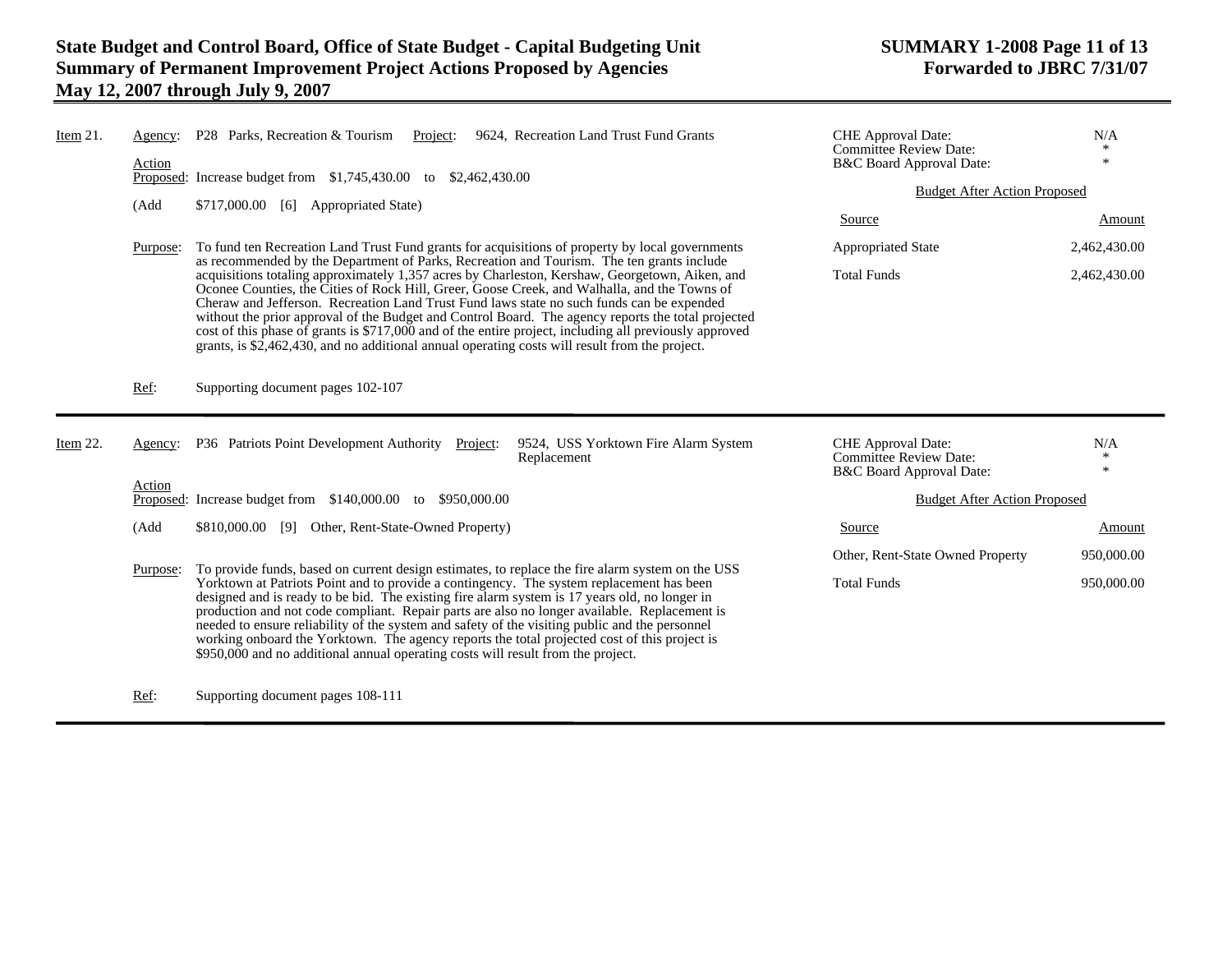| Item 23. | Agency:<br>Action | Project:<br>U12 Department of Transportation<br>9706, Chester - District 4 Office Land Acquisition<br>Proposed: Decrease budget from \$7,500.00 to \$5,300.00<br>$(Subtract \ $2,200.00$<br>[9]<br>Other, State Highway Fund)                                                                                                                                                                                         | <b>CHE</b> Approval Date:<br>Committee Review Date:<br>B&C Board Approval Date:<br><b>Budget After Action Proposed</b> | N/A<br>$\ast$<br>米 |
|----------|-------------------|-----------------------------------------------------------------------------------------------------------------------------------------------------------------------------------------------------------------------------------------------------------------------------------------------------------------------------------------------------------------------------------------------------------------------|------------------------------------------------------------------------------------------------------------------------|--------------------|
|          |                   |                                                                                                                                                                                                                                                                                                                                                                                                                       | Source                                                                                                                 | Amount             |
|          | Purpose:          | To purchase approximately .41 acres of land adjacent to DOT's District 4 office building in<br>Chester. DOT's site lighting was placed on the property years ago and DOT wishes to acquire the                                                                                                                                                                                                                        | Other, State Highway Fund                                                                                              | 5,300.00           |
|          |                   | affected property, which is part of a larger parcel that could be sold in the future. The property has<br>been appraised for \$2,000 and the seller has agreed to sell for that amount. The Office of State<br>Budget has reviewed the appraisal and environmental study and approves their use in granting this<br>request. The agency reports the total projected cost of this project is \$5,300 and no additional | <b>Total Funds</b>                                                                                                     | 5,300.00           |

Ref: Supporting document pages 112-119

annual operating costs will result from the project.